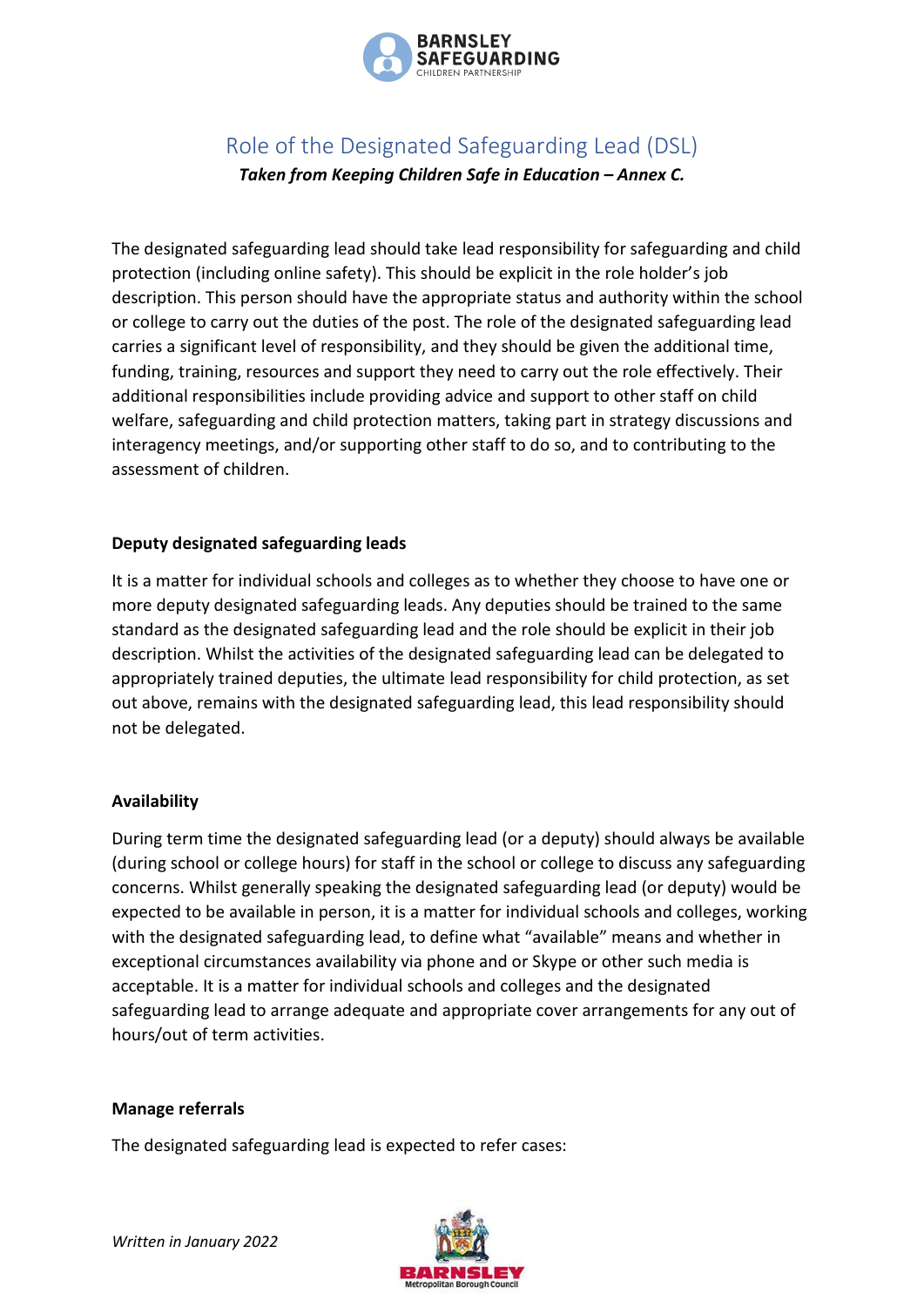

• of suspected abuse and neglect to the local authority children's social care as required and support staff who make referrals to local authority children's social care;

• to the Channel programme where there is a radicalisation concern as required and support staff who make referrals to the Channel programme;

• where a person is dismissed or left due to risk/harm to a child to the Disclosure and Barring Service as required; and

• where a crime may have been committed to the Police as required. NPCC - When to call the police should help understand when to consider calling the police and what to expect when working with the police.

# **Working with others**

The designated safeguarding lead is expected to:

- act as a source of support, advice and expertise for all staff;
- act as a point of contact with the safeguarding partners;

• liaise with the headteacher or principal to inform him or her of issues - especially ongoing enquiries under section 47 of the Children Act 1989 and police investigations;

• as required, liaise with the "case manager" (as per Part four) and the local authority designated officer(s) (LADO) for child protection concerns in cases which concern a staff member;

• liaise with staff (especially teachers, pastoral support staff, school nurses, IT Technicians, senior mental health leads and special educational needs coordinators (SENCOs), or the named person with oversight for SEN in a college and Senior Mental Health Leads) on matters of safety and safeguarding and welfare (including online and digital safety) and when deciding whether to make a 145 referral by liaising with relevant agencies so that children's needs are considered holistically;

• liaise with the senior mental health lead and, where available, the Mental Health Support Team, where safeguarding concerns are linked to mental health;

• promote supportive engagement with parents and/or carers in safeguarding and promoting the welfare of children, including where families may be facing challenging circumstances;

• work with the headteacher and relevant strategic leads, taking lead responsibility for promoting educational outcomes by knowing the welfare, safeguarding and child protection issues that children in need are experiencing, or have experienced, and identifying the impact that these issues might be having on children's attendance, engagement and achievement at school or college. This includes: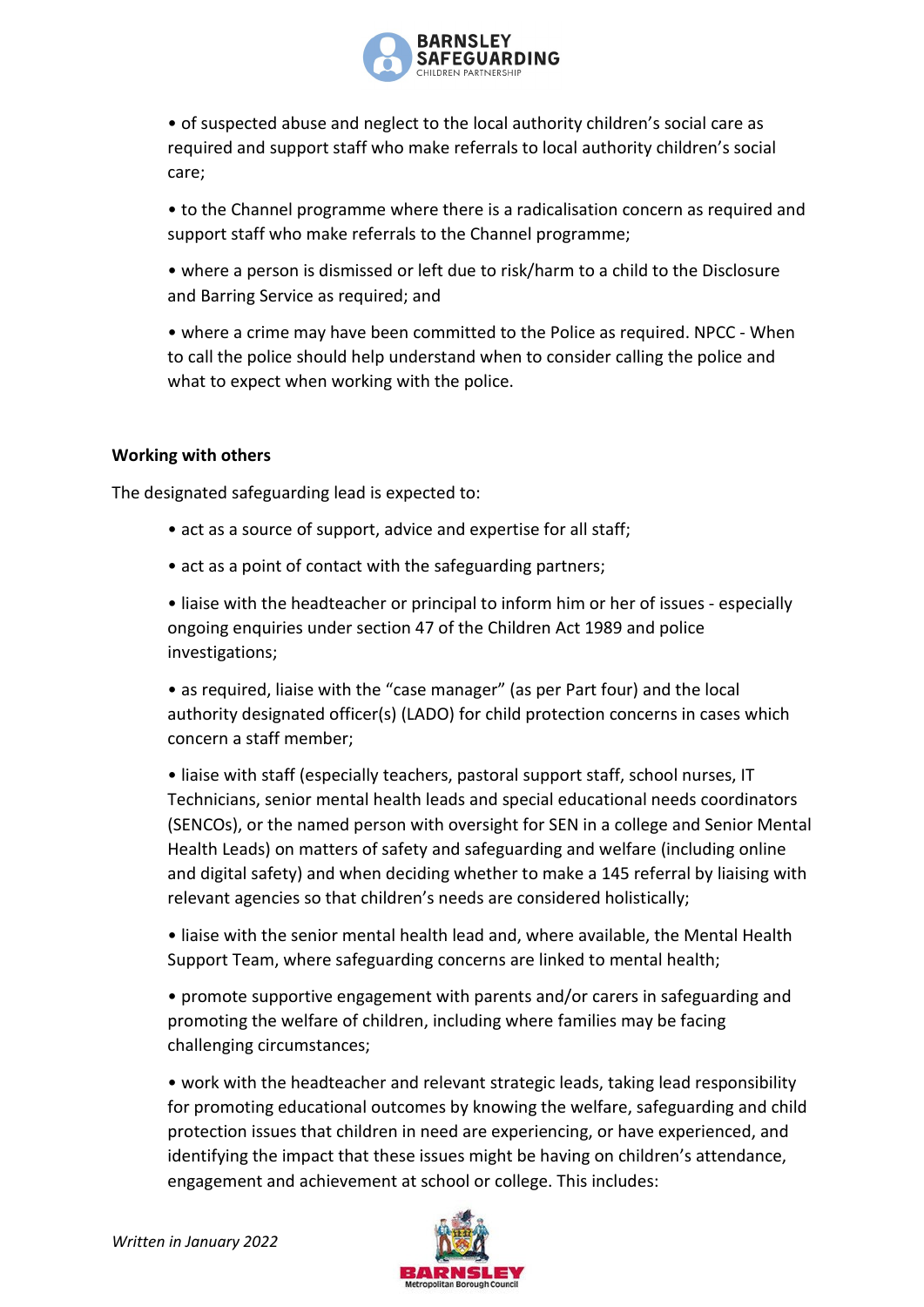

o ensure that the school or college knows who its cohort of children who have or have had a social worker are, understanding their academic progress and attainment, and maintaining a culture of high aspirations for this cohort; and,

o support teaching staff to provide additional academic support or reasonable adjustments to help children who have or have had a social worker reach their potential, recognising that even when statutory social care intervention has ended, there is still a lasting impact on children's educational outcomes.

# **Information sharing and managing the child protection file**

The designated safeguarding lead is responsible for ensuring that child protection files are kept up to date. Information should be kept confidential and stored securely. It is good practice to keep concerns and referrals in a separate child protection file for each child. Records should include:

- a clear and comprehensive summary of the concern;
- details of how the concern was followed up and resolved;
- a note of any action taken, decisions reached and the outcome.

They should ensure the file is only accessed by those who need to see it and where the file or content within it is shared, this happens in line with information sharing advice as set out in part one and part two of Keeping Children Safe in Education guidance.

Where children leave the school or college (including in year transfers) the designated safeguarding lead should ensure their child protection file is transferred to the new school or college as soon as possible, and within 5 days for an in-year transfer or within the first 5 days of the start of a new term. This should be transferred separately from the main pupil file, ensuring secure transit, and confirmation of receipt should be obtained. Receiving schools and colleges should ensure key staff such as designated safeguarding leads and SENCOs or the named person with oversight for SEN in colleges, are aware as required.

Lack of information about their circumstances can impact on the child's safety, welfare and educational outcomes. In addition to the child protection file, the designated safeguarding lead should also consider if it would be appropriate to share any additional information with the new school or college in advance of a child leaving to help them put in place the right support to safeguard this child and to help the child thrive in the school or college. For example, information that would allow the new school or college to continue supporting children who have had a social worker and been victims of abuse and have that support in place for when the child arrives.

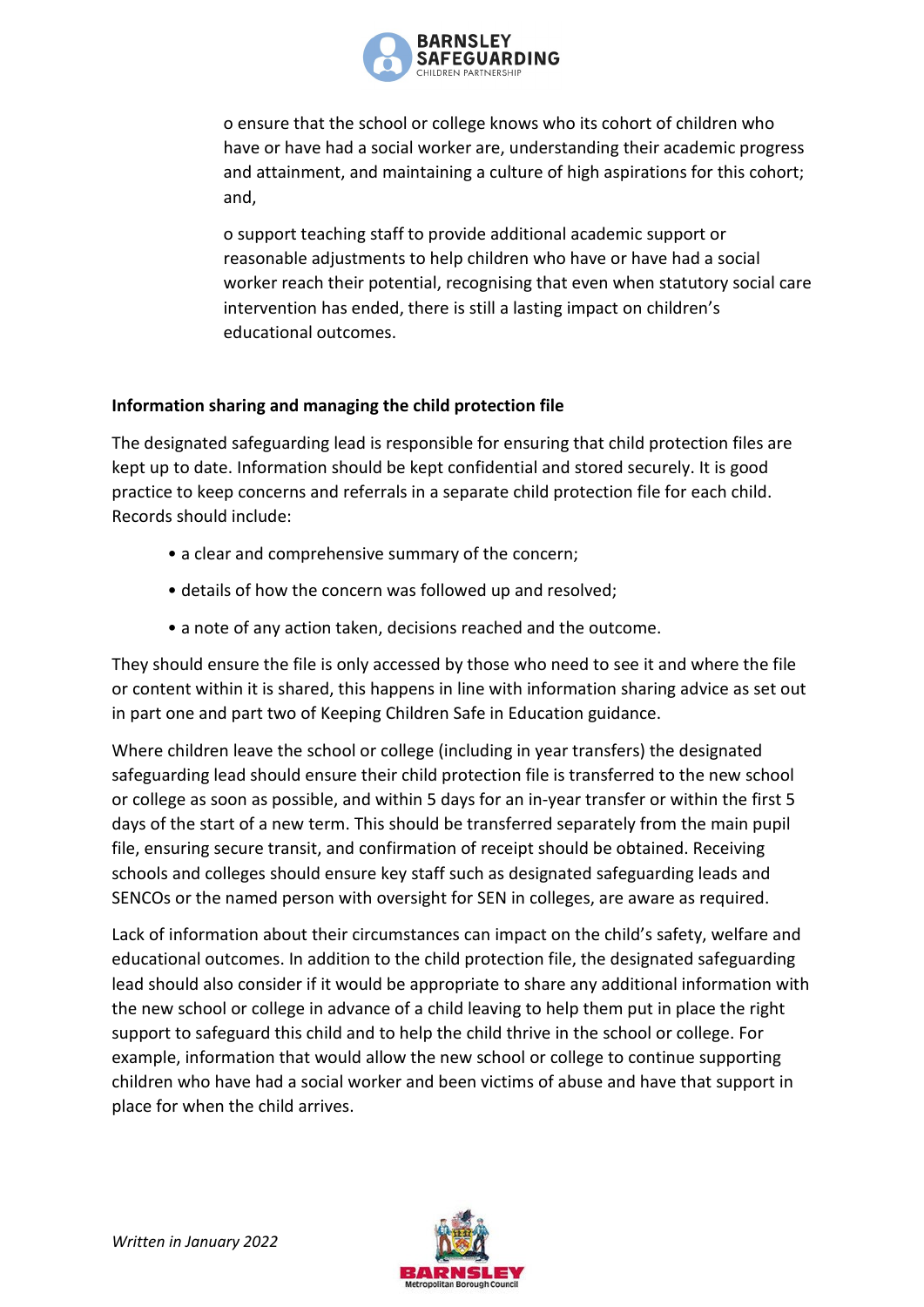

#### **Raising awareness**

The designated safeguarding lead should:

• ensure each member of staff has access to, and understands, the school's or college's child protection policy and procedures, especially new and part-time staff;

• ensure the school's or college's child protection policy is reviewed annually (as a minimum) and the procedures and implementation are updated and reviewed regularly, and work with governing bodies or proprietors regarding this;

• ensure the child protection policy is available publicly and parents are aware of the fact that referrals about suspected abuse or neglect may be made and the role of the school or college in this; • link with the safeguarding partner arrangements to make sure staff are aware of any training opportunities and the latest local policies on local safeguarding arrangements; and,

• help promote educational outcomes by sharing the information about the welfare, safeguarding and child protection issues that children who have or have had a social worker are experiencing with teachers and school and college leadership staff.

# **Training, knowledge and skills**

The designated safeguarding lead (and any deputies) should undergo training to provide them with the knowledge and skills required to carry out the role. This training should be updated at least every two years. The designated safeguarding lead should undertake Prevent awareness training. Training should provide designated safeguarding leads with a good understanding of their own role, how to identify, understand and respond to specific needs that can increase the vulnerability of children, as well as specific harms that can put children at risk, and the processes, procedures and responsibilities of other agencies, particularly children's social care, so they:

• understand the assessment process for providing early help and statutory intervention, including local criteria for action and local authority children's social care referral arrangements;

• have a working knowledge of how local authorities conduct a child protection case conference and a child protection review conference and be able to attend and contribute to these effectively when required to do so;

• understand the importance of the role the designated safeguarding lead has in providing information and support to children social care in order to safeguard and promote the welfare of children;

• understand the lasting impact that adversity and trauma can have, including on children's behaviour, mental health and wellbeing, and what is needed in responding to this in promoting educational outcomes;

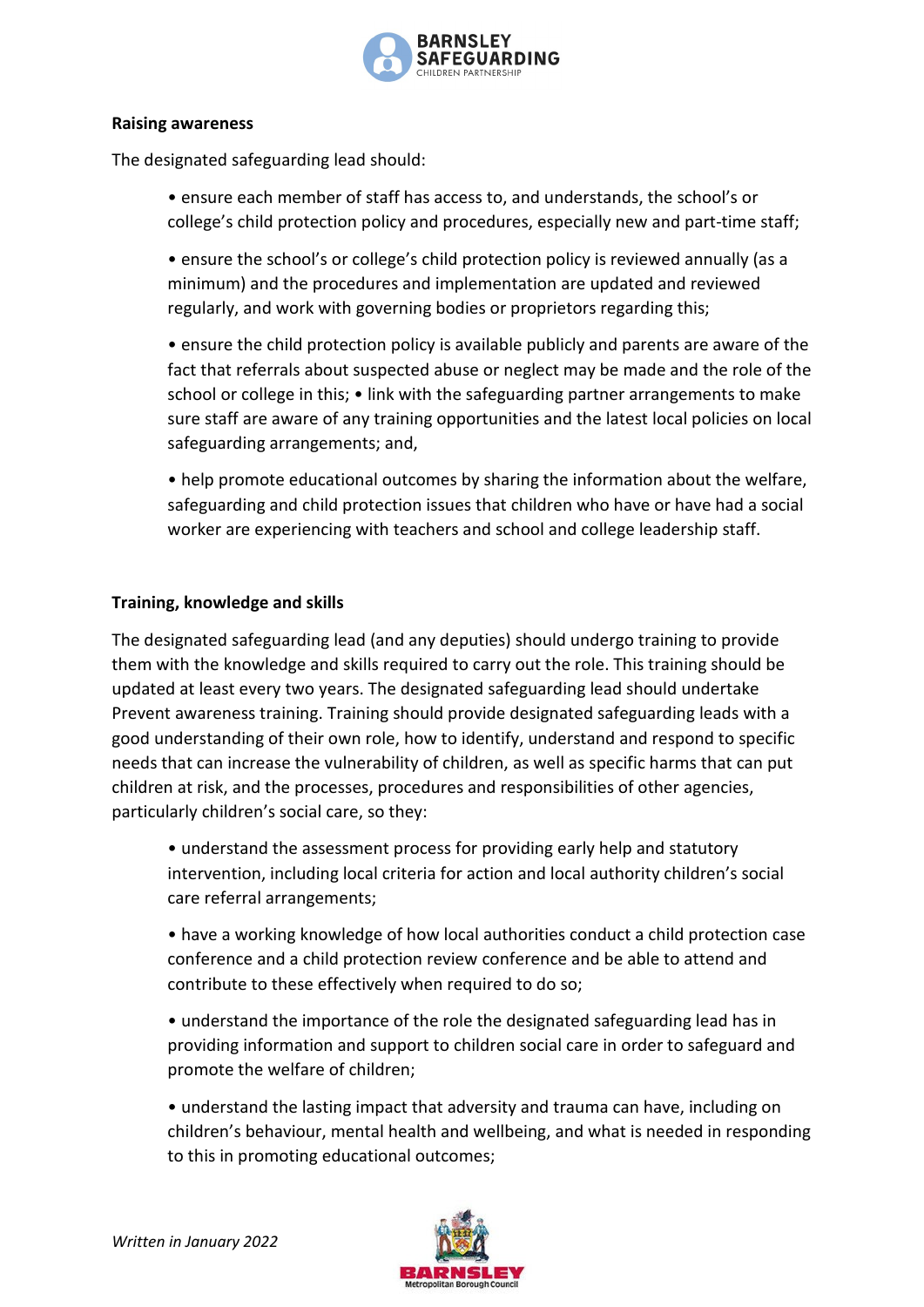

• are alert to the specific needs of children in need, those with special educational needs and disabilities (SEND), those with relevant health conditions and young carers;

• understand the importance of information sharing, both within the school and college, and with the safeguarding partners, other agencies, organisations and practitioners;

• understand and support the school or college with regards to the requirements of the Prevent duty and are able to provide advice and support to staff on protecting children from the risk of radicalisation

• are able to understand the unique risks associated with online safety and be confident that they have the relevant knowledge and up to date capability required to keep children safe whilst they are online at school or college;

• can recognise the additional risks that children with special educational needs and disabilities (SEND) face online, for example, from online bullying, grooming and radicalisation and are confident they have the capability to support children with SEND to stay safe online;

• obtain access to resources and attend any relevant or refresher training courses; and,

• encourage a culture of listening to children and taking account of their wishes and feelings, among all staff, in any measures the school or college may put in place to protect them.

In addition to the formal training set out above, their knowledge and skills should be refreshed (this might be via e-bulletins, meeting other designated safeguarding leads, or simply taking time to read and digest safeguarding developments) at regular intervals, as required, and at least annually, to allow them to understand and keep up with any developments relevant to their role.

# **Providing support to staff**

Training should support the designated safeguarding lead in developing expertise, so they can support and advise staff and help them feel confident on welfare, safeguarding and child protection matters. This includes specifically to:

- ensure that staff are supported during the referrals processes; and
- support staff to consider how safeguarding, welfare and educational outcomes are linked, including to inform the provision of academic and pastoral support.